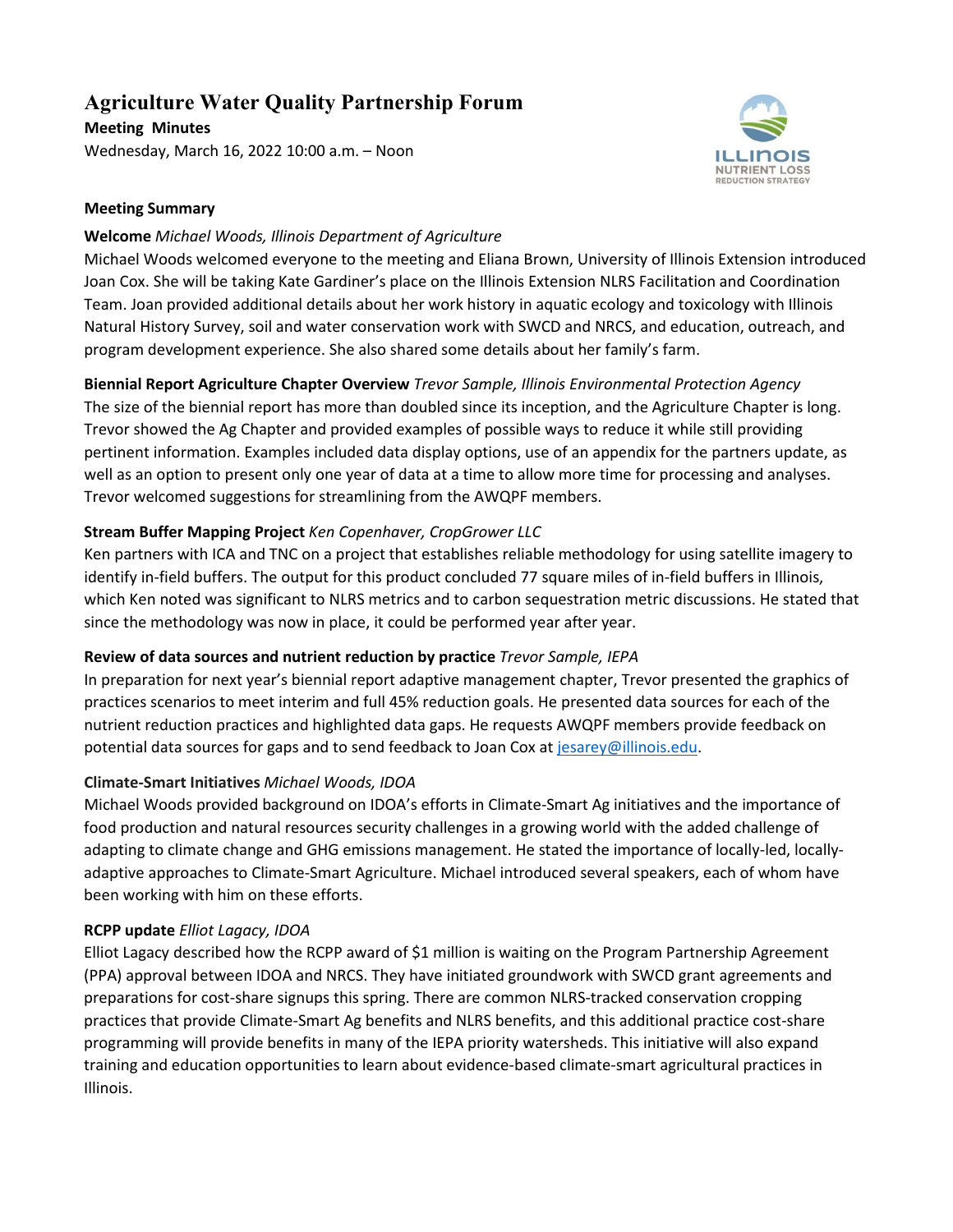# **Illinois Climate-Smart Ag Workgroup & Illinois Climate Smart Agricultural Partnership** *Max Webster, American Farmland Trust*

Max Webster, Grant Hammer (AISWCD), and Michael Woods have initiated focus groups with committed partners of the Climate-Smart Ag Workgroup. These discussions are establishing a baseline understanding of Illinois' opportunities and challenges to integrate climate-smart ag issues and programming into existing programs for farmers, such as NLRS, IDOA (Partners for Conservation cost-share), and those of many agencies and organizations in the state. The group will draft guidance to IDOA on Climate-Smart working lands strategy in Illinois, which is a requirement of Illinois' membership in the U.S. Climate Alliance.

# **U.S. Climate Alliance Technical Assistance Grant** *Michael Woods, IDOA*

Illinois has committed to the U.S. Climate Alliance, which will develop policy and aid actions to address eight priority areas. Illinois submitted a proposal for \$100K. The project seeks to understand local barriers to producer practice implementation, both for NLRS and Climate-Smart Ag recommended practices. The outcomes will be a ranked barriers list, a statewide county-based dataset which will serve as a framework for capturing local opportunities, policy, and funding for expanding practice adoption, and a toolkit of policy-maker materials to address Climate-Smart Ag goals in IL.

# **Climate Smart Ag and Forestry Partnership Program** *Kris Reynolds, AFT*

In February USDA announced \$100 million for partnerships for Climate Smart Commodities This is a good opportunity to work together and bring funding to the Midwest. The list of climate-smart production practices includes many NLRS recommended practices, such as cover crops, no-till, and nutrient management. Any AWQPF members with interest in partnering on a proposal should contact Kris. Also, AFT has submitted the Midwest Cover Crop Initiative proposal which would leverage private and NRCS funding to provide \$10/acre payments for cover crops. The funds are stackable with other programming incentives, although not with other climate-specific or carbon market program incentives.

# **Fall Covers for Spring Savings** *Brian Rennecker, IDOA*

Brian Rennecker stated that they have twice the amount of data from last year, and these data are currently undergoing RMA verification. The Acceptance/Non-Acceptance letters will go out this week to participants. The 10% data verification instructions will go out very soon to the SWCDs since planting season is only about two weeks away in the southern part of the state.

#### **Partner Initiatives**

# **Spring & Summer Field Days Announcement** *Lauren Lurkins, Illinois Farm Bureau*

Lauren Lurkins stated that IFB's nutrient stewardship grant program is sponsoring Field Days in twelve counties across the state, starting this spring and taking place through Labor Day. Details can be found at [http://www.ilfb.org/FieldDays.](http://www.ilfb.org/FieldDays) She requested that AWQPF members circulate the information and if planning to attend, to follow the RSVP instructions.

#### **PACE crop insurance product** *Megan Dwyer, Illinois Corn Growers Association*

Megan Dwyer shared that RMA approved a new insurance product, PACE (Post-Application Coverage Endorsement), to help producers manage risk of applying N in-season during V3-V10 growth stages. Signups ended March 15<sup>th</sup> and were available in select counties across 11 states. Producer interest looked promising, and they will be focusing on an education campaign to prepare for more enrollment in the 2023 season. This is an event type coverage that is on-top of your base insurance policy.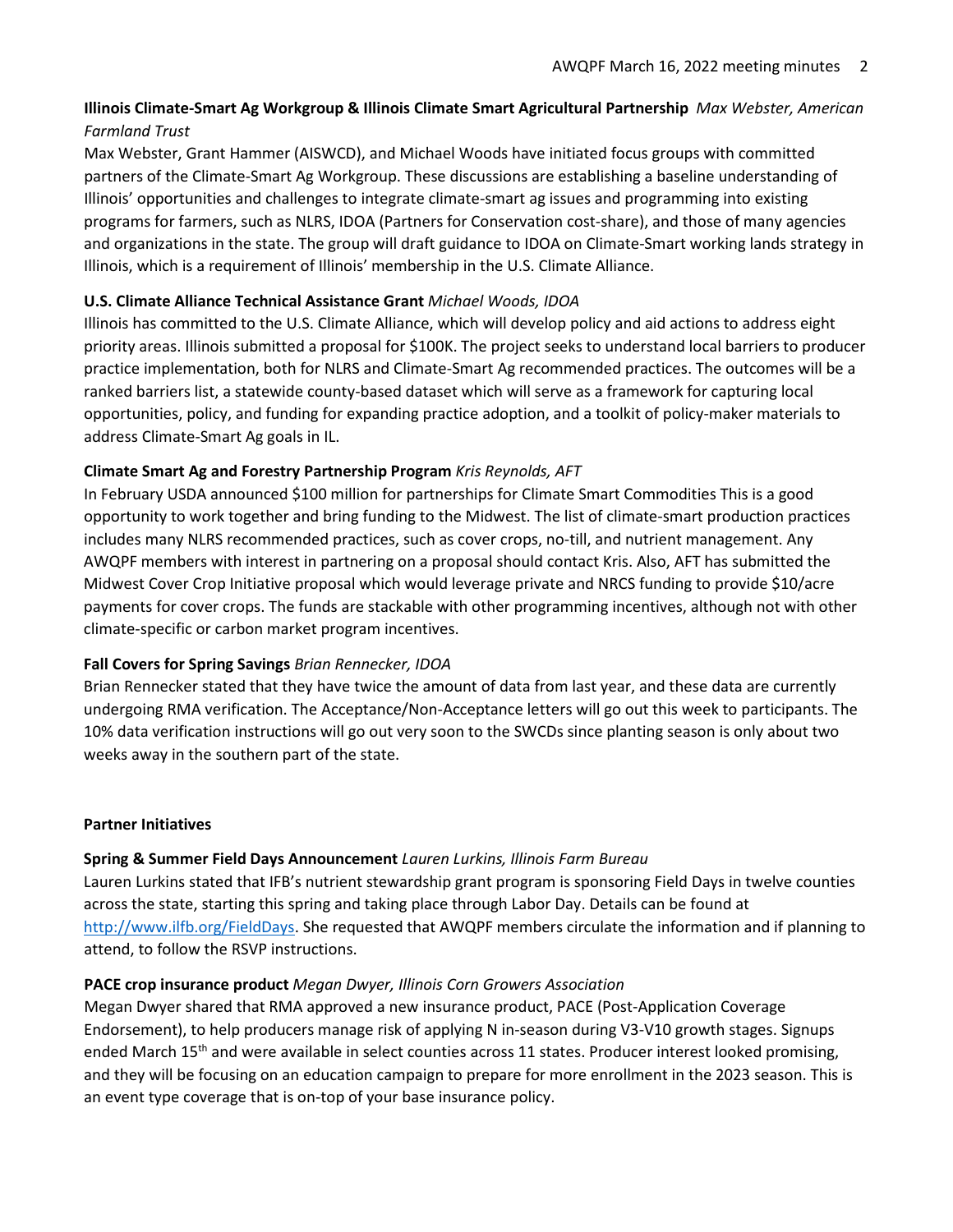#### **ISAP NLRS story map** *Jean Brokish, Illinois Sustainable Ag Partnership*

Jean Brokish featured ISAP's interactive story map designed to aid communication about NLRS on county, watershed, and state scales. It includes research, education and demonstration sites, as well as a service provider directory and farmer directory, all important tools for new adopters of NLRS recommended practices. She requested members contribute by adding records to the directories and/or making her aware of links to other existing directories.

# **Next Steps**

A scheduling poll for the June Meeting will be forthcoming.

Member feedback is welcome for:

- 1. suggestions for the NLRS Biennial report Ag Chapter streamlining and for the NLRS recommended practice data sources gaps. An online survey will be sent to AWQPF members to gather suggestions to address the existing data source gaps. (Joan Cox, [jesarey@illinois.edu\)](mailto:jesarey@illinois.edu)
- 2. the Stream Buffer Mapping project. (Ken Copenhaven, [kencopenhaver@gmail.com\)](mailto:kencopenhaver@gmail.com)
- 3. questions or interest in partnering on Climate-Smart Ag or Forestry Partnership Program. (Michael Woods, [michael.woods@illinois.gov](mailto:michael.woods@illinois.gov) or Kris Reynolds[, kreynolds@farmland.org\)](mailto:kreynolds@farmland.org)
- 4. adding contacts to ISAP's service directory, its farmer directory, and integrating NLRS data. (Jean Brokish, [jbrokish@farmland.org\)](mailto:jbrokish@farmland.org)
- 5. RSVPs for Illinois Farm Bureau Spring and Summer Field Days. [\(http://www.ilfb.org/FieldDays\)](http://www.ilfb.org/FieldDays)

#### **Meeting Minutes**

*In attendance:* Ryan Arch, Illinois Land Improvement Contractors Association; Megan Baskerville, The Nature Conservancy; Miranda Belcher, U.S.D.A. Farm Service Agency; Dennis Bowman, University of Illinois Extension; Jean Brokish, American Farmland Trust; Eliana Brown, University of Illinois Extension; Travis Burke, University of Illinois Extension - Agriculture/Agri-Business; Laura Christianson, University of Illinois Extension; Emily Conover, U.S.D.A. Farm Service Agency; Ken Copenhaver, CropGrower LLC; Joan Cox, University of Illinois Extension; Rachel Curry, University of Illinois Extension; Jamie Diebal, U.S.D.A. Farm Service Agency; Ivan Dozier, U.S. Department of Agriculture - Natural Resources Conservation Service; Megan Dwyer, Illinois Corn Growers Association; Catie Gregg, Prairie Rivers Network; Julie Hewitt, Nutrient Research and Education Council; Liz Hobart, GROWMARK; Jennifer Jones, Illinois Soybean Association; Layne Knoche, University of Illinois Extension; Elliot Lagacy, Illinois Department of Agriculture; Maria Lemke, The Nature Conservancy; Lauren Lurkins, Illinois Farm Bureau; Wendy Mueller, U.S. Department of Agriculture - Farm Service Agency; Lisa Muirheid, Illinois Certified Crop Advisor Program; Raelynn Parmely, Illinois Farm Bureau; Justin Ramey, IDNR CREP; Brian Rennecker, Illinois Department of Agriculture; Kris Reynolds, American Farmland Trust; Trevor Sample, Illinois Environmental Protection Agency; Dan Schaefer, Illinois Fertilizer & Chemical Association; Jason Solberg, Illinois Fertilizer & Chemical Association; Guanglong Tian, Metropolitan Water Reclamation District of Greater Chicago; Max Webster, American Farmland Trust; Michael Woods, Illinois Department of Agriculture

#### **Welcome** *Michael Woods, Illinois Department of Agriculture*

Michael Woods welcomed everyone to the meeting and *Eliana Brown, University of Illinois Extension* introduced Joan Cox. She will be taking Kate Gardiner's place on the Illinois Extension NLRS Facilitation and Coordination Team. Joan provided additional details about her work history in aquatic ecology and toxicology with Illinois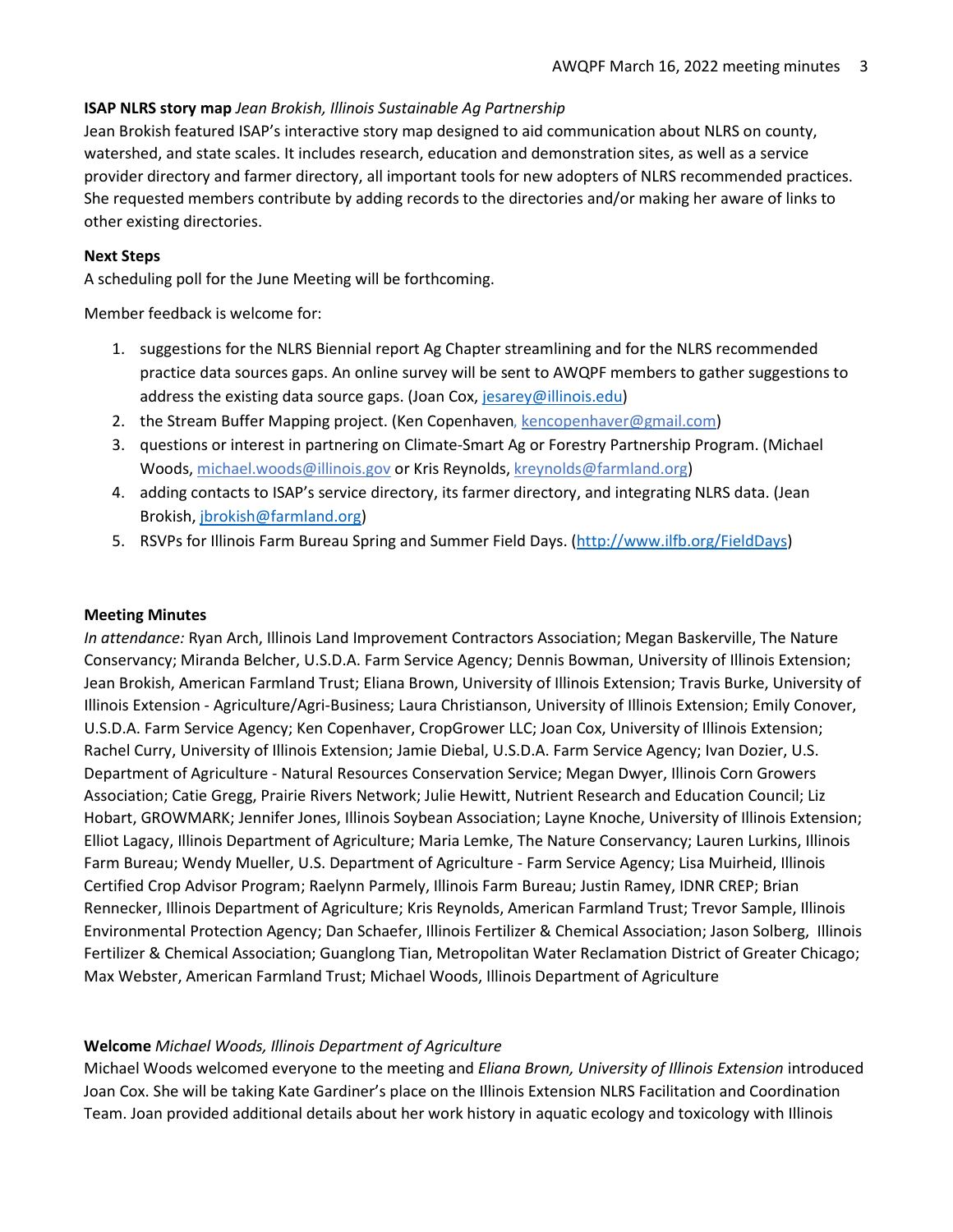Natural History Survey, soil and water conservation work with SWCD and NRCS, and education, outreach, and program development experience. She also shared some details about her family's farm.

**Biennial Report Agriculture Chapter Overview** *Trevor Sample, Illinois Environmental Protection Agency* The size of the biennial report has more than doubled since its inception, and the Agriculture Chapter is long. Trevor showed the Chapter pages and provided examples of possible ways to reduce it while still providing pertinent information. Examples included data display options, use of an appendix for partners update, as well as an option to present only one year of data at a time to allow more time for processing and analyses. Trevor welcomed suggestions for streamlining from the AWQPF members.

Comment: Jean Brokish suggested averaging biennial report years' data or averaging 5-year sections of data. This may allow graphs to show continuity of change related to baseline while using less space.

Comment: Dennis Bowman suggested that we don't need the information from all the past years.

Comment: Catie Gregg mentioned that since individual maps of several initiatives are currently included in the report, perhaps consolidating the initiatives into one statewide map would suffice for the body of the report, and the detailed maps could move to the appendix.

Comment: The steering committee requested members to send Ag Chapter streamlining recommendations to Joan Cox[, jesarey@illinois.edu.](mailto:jesarey@illinois.edu) Also, if partners could consolidate their own information prior to submitting it to the steering committee, it would save processing time. It is important to reduce everyone's workloads and align with each partner organizations' internal reporting needs as well. The steering committee will follow up with soliciting feedback on this to make sure everyone has a chance for input.

#### **Stream Buffer Mapping Project** *Ken Copenhaver, CropGrower LLC*

Michael Woods introduced Ken, who has over 30 years of experience in GIS remote sensing.

Ken partners with ICA and TNC on a project that establishes reliable methodology for using satellite imagery to identify in-field buffers. He uses Google Earth engine and its associated satellites, which have 10- or 20-meter resolution depending on the data layer. He noted that this technology is a game changer for GIS remote sensing, but he was clear that the output should not be confused with census data, since it is not ground validated. They validated using NAAP imagery. He noted Google stores satellite imagery back to the 1970s and allows their servers to quickly run analyses. He repeated that he is not affiliated with Google or Google Earth, but he finds the free technology to be extremely useful in developing a reliable way to gather ag bmp metrics in addition to the traditional state and federal data sources.

While the engine can generate fresh maps every 5 days, acquisition of cloud-free imagery for the whole state takes a little over a month. Therefore, they are consolidating data into spring and fall composites that show notable differences using a vegetation index. Ken's group developed a binary mask for distinguishing winter vegetation, which has proven robust when validated. This binary mask, when applied to the USDA Cropland data layer, allows for categorization of pixels as crop, grass, or forest, and can also discern weed patches. He discussed the additional analyses involved to distinguish dendritic features connected to fields, which aids in delineating buffers from field vegetation. The methodology uses the Google Earth engine's developers' algorithms for detecting edges and uses neighborhood mean filters. Finally, sizing the vegetation parcels in the field by percentage allows for categorization of vegetation coverage (>30% active field cover crop or cereal crop, 15-29% is a weed category, and <15% indicates a potential buffer). Finally looking at the shape of the vegetation, for example, long and narrow and sinuous is a buffer, whereas square boxes are likely farmstead yards. This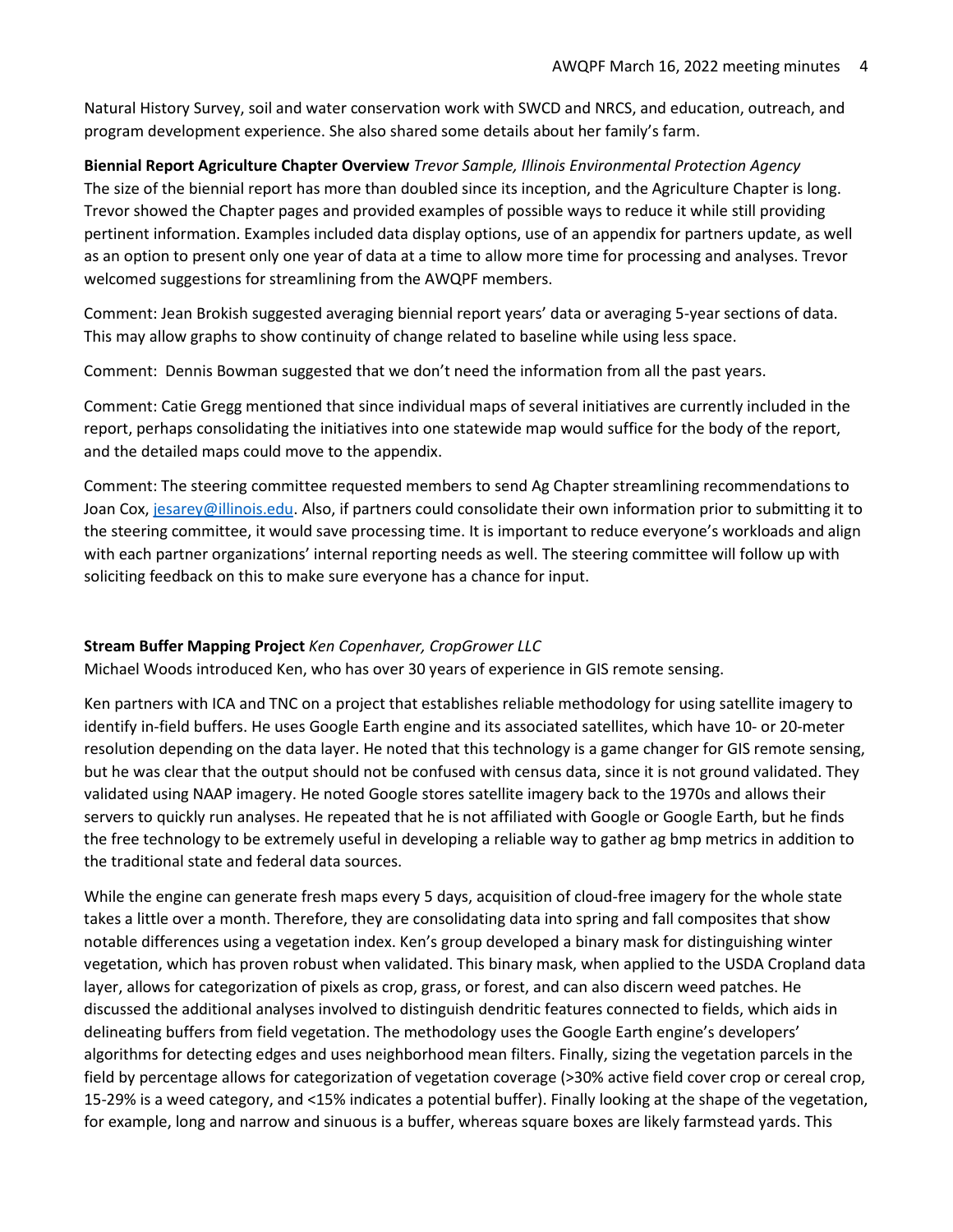process has allowed metric collection for ICA and TNC on active field vegetation versus buffers. An additional step of the analyses has been conducted for IEPA. This step overlays IEPA's stream layer on the USDA Cropland data layer to distinguish riparian versus forest buffers.

The output for this product concluded 77 square miles of in-field buffers in Illinois, which Ken noted was significant to NLRS metrics and to carbon sequestration metric discussions. He stated that since the methodology was now in place, it could be performed year after year.

Comment: Megan Dwyer mentioned they have been working with Ken for several years on identifying improved methodology to find cover crops across the state and compare with ground truthing efforts. This method may help fill gaps in the NLRS reporting for buffers.

Comment: Megan Baskerville reiterated that working with this type of data will extend metrics past those available through NRCS and IDOA in order to account for privately funded buffers within the state. She also noted the output figures could be converted from square miles of buffer to miles of streams buffered or % of streams adequately buffered. She wondered if NLRS has a goal for miles of stream buffered metric. She requested AWQPF members provide feedback to the project group for ways that may make the data even more robust.

Comment: Trevor Sample mentioned that in addition to % streams buffered metrics, a conversion to acres of buffer statewide would be useful figure.

#### **Review of data sources and nutrient reduction by practice** *Trevor Sample, IEPA*

In preparation for next year's biennial report adaptive management chapter, Trevor presented the graphics of practices scenarios to meet interim and full 45% reduction goals. He wondered if there were better data sources that could more comprehensively capture progress on these scenarios statewide. He highlighted data source gaps for saturated buffers and terraces, noting that these practices are not currently included in the NLRS developed practice scenarios. Dr. Guan, University of Illinois, has also been investigating potential methodologies for identifying these practices statewide using satellite imagery. While Iowa has used satellite imagery for looking at WASCOBS, terraces, and grassed waterways, the methodology is labor intensive.

Trevor showed a spreadsheet of the current data sources used for NLRS recommend ag BMPs, noting that most rely on federal and state data sources.

Trevor highlighted how some NASS survey questions on nitrogen management and cover crops differs from the original survey questions. He also noted that NASS survey data only reports bioreactors and wetlands if a response threshold is met. He would like member feedback on using the NASS data versus the FSA farmerreported data for cover crops. He requests member feedback on which source to use for reporting in the adaptive management chapter.

While wetlands will continue to use the federal data sources, Trevor wonders if there are additional wording that could be used in the NASS survey that could bypass reporting thresholds to allow us to identify wetlands statewide.

Bioreactor data currently comes straight from researchers or is self-reported by organizations. U of I provides bioreactor data going back to early 2000s. He also mentioned that since bioreactors have a practice lifespan of ten years, after which wood chip recharging is necessary, should there be a process for setting bioreactor 'baseline and retired dates' so that biennial metrics reflect only those that are active. Furthermore, only the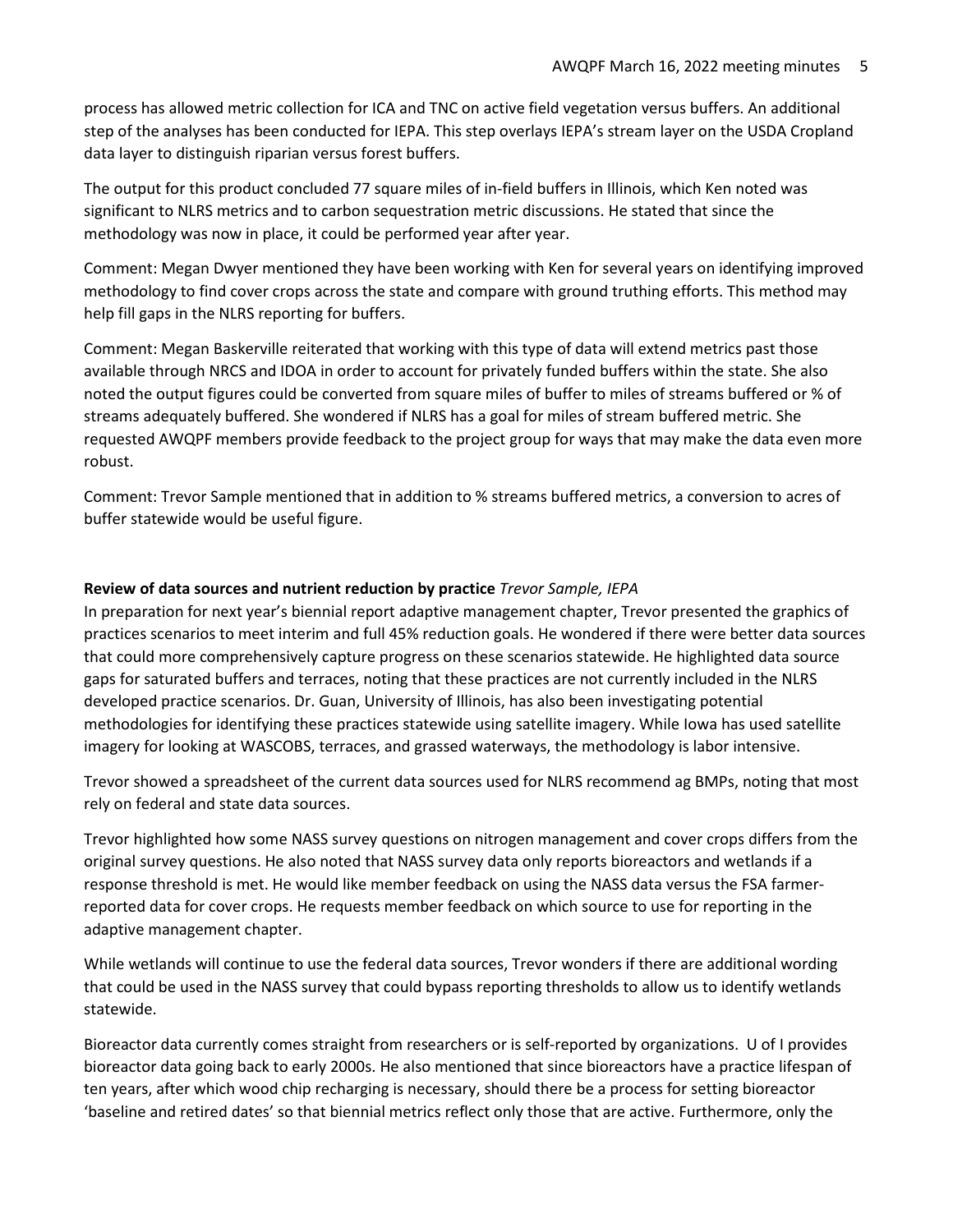bioreactors recorded in federal and state cost-share are currently reported. NLRS reporting could benefit from additional tracking sources for bioreactors.

For buffers, the traditional federal and state data sources have not been included because we know it is not representative of the whole state. Now that we have the information Ken/ICA/TNC presented, we can include this for buffers metrics, but Trevor would like member feedback first.

Trevor mentioned that the pandemic had impacted the traditional schedule of IDOA T-transect data collection. The most recent data reported for NLRS was from 2018. He anticipates using 2021 T-transect data to be available for integration into the 2023 biennial report.

He requests AWQPF members provide feedback on potential data sources for all data gaps. Please send feedback to Joan Cox a[t jesarey@illinois.edu](mailto:jesarey@illinois.edu) and please consider presenting the source(s) at future AWQPF meetings, so members can arrive at consensus of whether to use the data source or not.

# **Climate-Smart Initiatives** *Michael Woods, IDOA*

Michael Woods provided background on IDOA's efforts in Climate Smart-Ag initiatives, citing the role of agriculture (38% percent of land area globally, and 75% of land area in Illinois) as an important contributor to Green House Gas (GHG) emissions (23% globally when agriculture and forestry production are combined). He referenced growing anticipation of food production and natural resources security challenges in a growing world and the added challenge of adapting to climate change and GHG emissions management. He summarized the economic, social, and environmental sustainability goals which include 1) increasing ag production and income, 2) adapting and building resilience to climate change, and 3) reducing/removing GHG emissions through locallyled, locally-adaptive approaches to Climate-Smart Agriculture. Michael introduced several speakers, each of whom have been working with him on these efforts.

#### **RCPP update** *Elliott Lagacy, IDOA*

Elliot Lagacy described how the RCPP award is an Alternative Funding Arrangement where the funds can pass directly to the applicant (IDOA). This AFA arrangement was born out of the 2018 farm bill, where as previously, the federal money passed through awards through NRCS. The new arrangement allows state matching funds. Also, a Program Partnership Agreement (PPA) between IDOA and NRCS has been used previously. By using this template is has allowed this AFA to happen more smoothly.

The slides showed commonalities among NLRS tracked conservation cropping practices which also provide Climate-Smart Ag benefits. Many of the practices that reduce sediment, nitrogen, phosphorus loading into waterbodies, also capture or limit carbon emissions. It is anticipated that an Illinois Climate-Smart Agricultural partnership could measurably expand the use of conservation cropping systems in Illinois, which would provide benefits in many of the IEPA priority watersheds. This initiative would not only expand training and education opportunities to learn about evidence-based climate-smart agricultural practices in Illinois, but also could unite collective outreach and marketing efforts among farmer and ag industry professional groups within the state.

Michael noted that confirmed partners with various levels of investment include IDOA as lead, AFT, AISWCD, IFB, ISA, Izaak Walton League of America, and Pheasants Forever. Grant Hammer and Max Webster are working to convene them as an Illinois Climate Working Group. They will continue to invite partners.

Elliot noted that the state was planning to match \$1 million in cost-share and had already initiated their match, sending out grant agreements to the SWCDs to identify the match. The SWCDs are planning to hold signups this spring. Shannon Allen is the NRCS representative leading the RCCP PPA. They are currently waiting for federal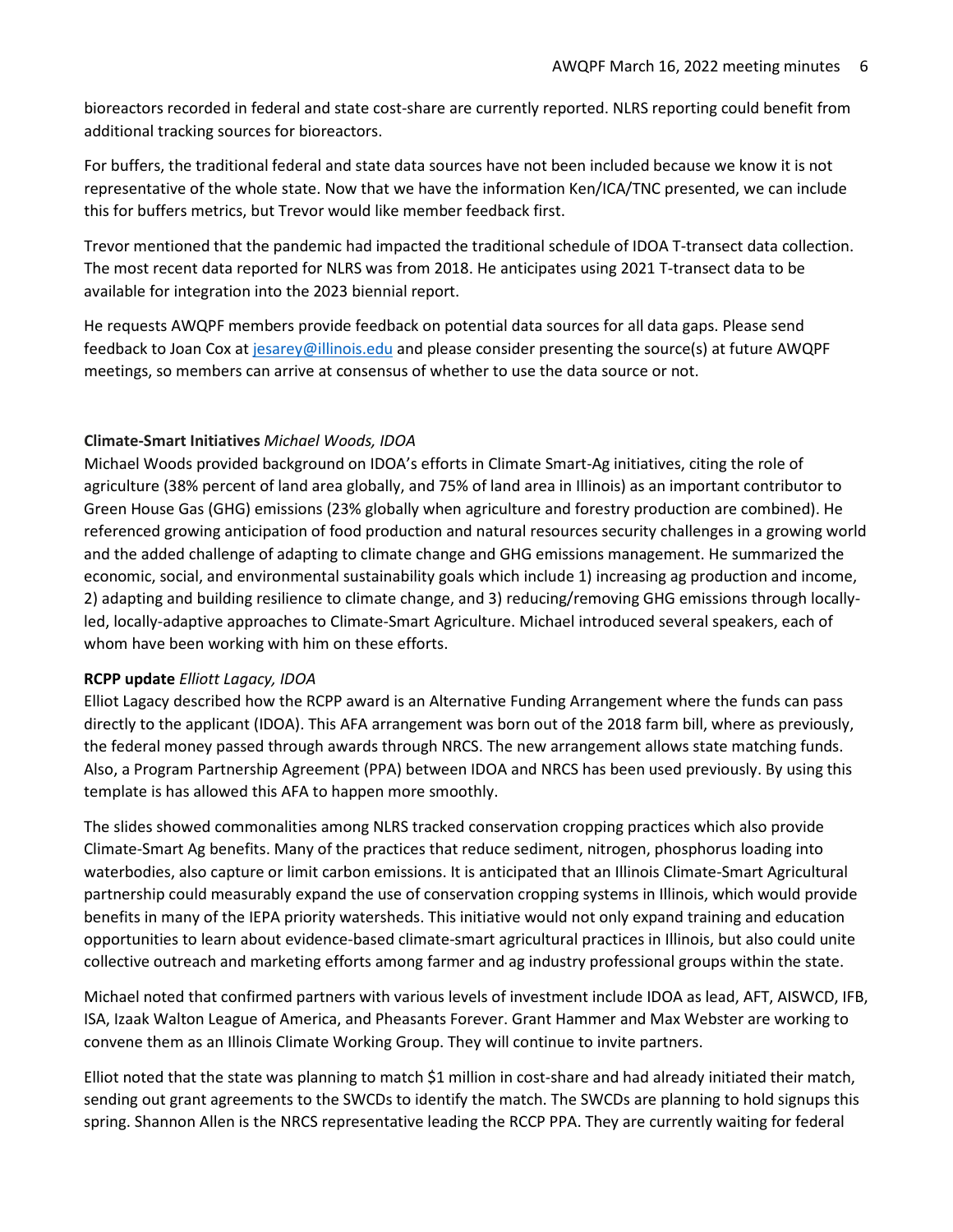review and approval, after which a formal convening of partners will take place followed by a formal public launch of the initiative.

Comment: Lauren Lurkins expressed gratitude to the IDOA leadership for in bringing funds to Illinois and in matching resources within Illinois. The speaker cautioned use of terminology in public programming and in professional ag circles. The presentation slide does a great job of clarifying that the RCPP initiative is building on existing conservation cropping systems for which we have already added language about the nutrient reduction benefits. Now we are also adding language about the carbon reducing benefits of these same practices. We should collectively take care to avoid confusion with our language when we are talking with farmers and with ag professionals. We need to clarify that these are practices with which we are all familiar. New use of the titles and phrases "Climate-Smart Ag Partnership" and "Illinois Climate-Smart Workgroup" is confusing on our communications and calendar appointments. We should look for ways to simplify language for facilitate of farmer-adoption.

Michael noted these insights would be brought to the attention of the convened groups. He clarified that Illinois Climate-Smart Ag Working Group is part of the Illinois Climate-Smart Ag Partnership.

# **Illinois Climate-Smart Ag Workgroup & Illinois Climate-Smart Agricultural Partnership** *Max Webster, American Farmland Trust*

Max Webster, Grant Hammer (AISWCD), and Michael Woods have initiated focus groups with committed partners of the Climate-Smart Ag Workgroup. These discussions are establishing a baseline understanding of Illinois' opportunities and challenges to integrate climate-smart ag issues and programming into existing programs for farmers, such as NLRS, IDOA (Partners for Conservation cost-share), and those of many agencies and organizations in the state. Having already met five times, with a sixth meeting coming up in April, initial focus group conversations have drafted guidance to IDOA on Climate-Smart working lands strategy in Illinois, which is a requirement of U.S. Climate Alliance membership. These meetings have also produced initial recommendations. These include 1) integration of additional state and national climate-smart efforts from public and private sector partnerships, 2) amplification of SWCD, NRCS and Extension as dependable, trusted assistance providers with reliable funding streams, 3) general education on the climate-smart benefits of existing best management practices, and 4) expression of many voices across sectors and agricultural subgroups through a subcommittee structure. Max and Grant will be writing a report on the foundational aspects of moving Climate-Smart-Agricultural forward in Illinois based on content from these focus group meetings. He will be surveying to determine action steps.

Comment: Megan Baskerville asked if Illinois would be joining the U.S. Climate Alliance, which would be trying to meet the goals of the 2025 Paris Agreement (26-28% of our 2005-level GHG emissions by 2025). She asked if Illinois has the 2005 GHG emissions data. She asked if Illinois' agricultural sectors will be establishing baseline emissions and subsequent targets. Like NLRS efforts, it would be helpful to have baselines and targets.

Max answered that while there are baseline emission estimates to some extent, the state has not yet adopted them for guiding future actions. While other states have created GHG inventories in agricultural sectors, we have not done this yet in Illinois.

Comment: Lauren Lurkins noted that Governor Pritzker's January 2019 executive order entering Illinois into the U.S. Climate Alliance outlines tracking and provides a good summary of GHG emissions through the energy sector. It also outlines the Alliance commitments. However, it does not mention agriculture [https://www2.illinois.gov/epa/topics/climate/Pages/default.aspx\)](https://www2.illinois.gov/epa/topics/climate/Pages/default.aspx).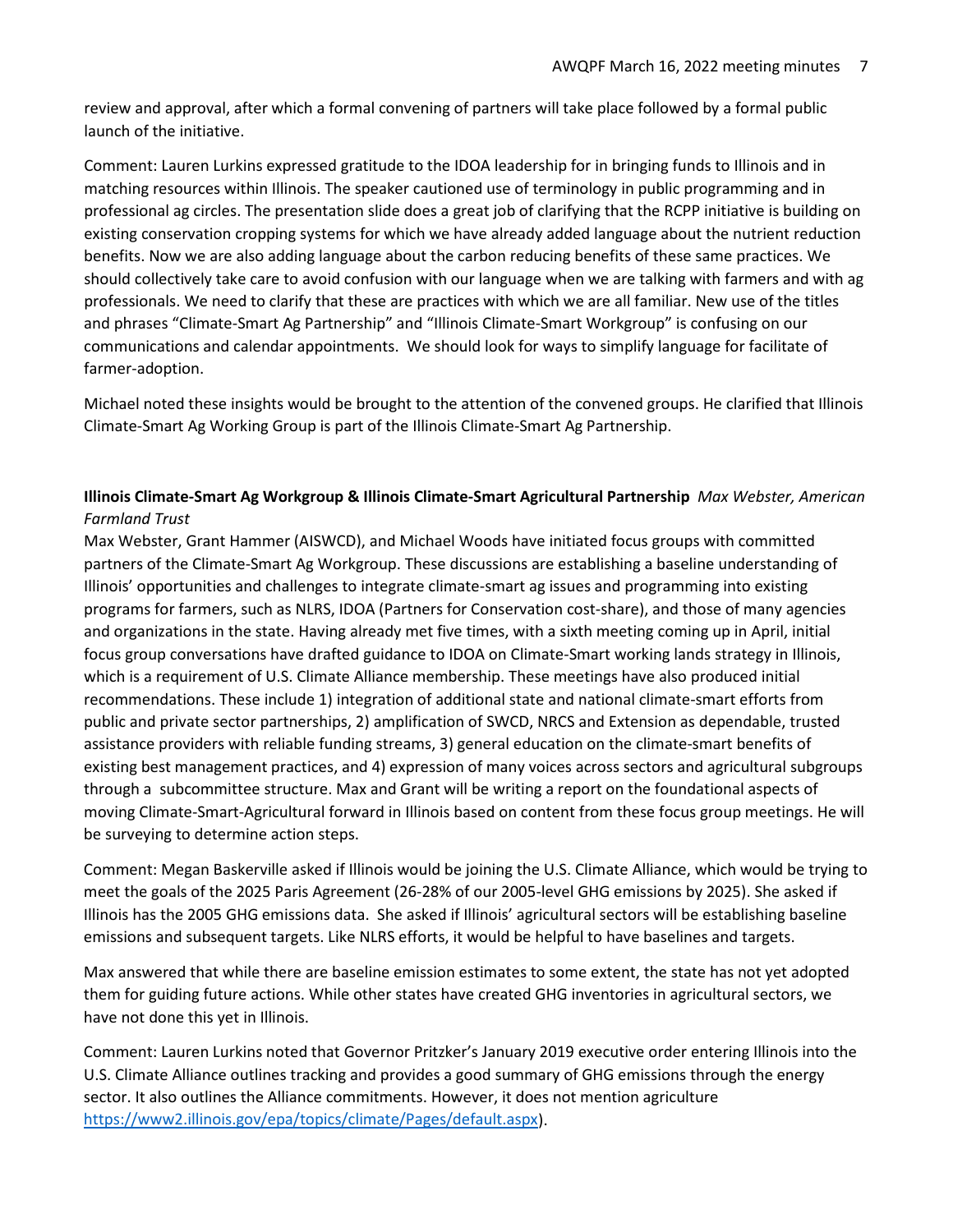# **U.S. Climate Alliance Technical Assistance Grant** *Michael Woods, IDOA*

Illinois and governor Pritzker have committed IL to the U.S. Climate Alliance, a bipartisan coalition of governors. The Alliance announced eight priority policy areas. Many states committed to more than forty specific actions to decrease GHG emissions toward the U.S. target. USDA will continue to work with individual states to develop policy to address these eight areas. One such aid is their technical assistance grant program. Illinois submitted a proposal for \$100K in late 2021.

This is a project that seeks to understand local barriers to producer practice implementation, both for NLRS and Climate-Smart Ag recommended practices. The outcomes will be a ranked barriers list generated through an IDOA survey of SWCD staff and ranked by the workgroup. Rankings will be validated with post-workshop convening industry experts, workgroup members, and SWCDs. Another outcome will be a statewide, countybased dataset. This will serve as a framework for capturing local opportunities, policy, and funding for expanding practice adoption. An additional outcome will be a toolkit of policy-maker materials that address Climate-Smart Ag goals in IL. The proposal includes funding for SWCDs to assist with data collection and for collaboration with Illinois Extension's Research Scholarship Program to gather data and to develop tools. If awarded, this effort could clarify barriers to practice adoption through formal research as opposed to anecdotal evidence only.

# **Climate-Smart Ag and Forestry Partnership Program** *Kris Reynolds, AFT*

In February USDA announced \$100 million for partnerships for Climate-Smart Commodities and its deadlines for proposals (> \$5 million due May  $6<sup>th</sup>$ , and \$250K - \$5 million due June 10<sup>th</sup>). They are expecting to award 50 applicants to support climate-smart production in commodities, and to pilot technical assistance to producers who voluntarily participate in climate-smart production systems in which carbon sequestration and GHG emissions benefits can be measured, quantified, and verified. This will promote formation of markets in climatesmart commodities. It is a good opportunity to work together to bring money to the Midwest [\(https://www.usda.gov/climate-solutions/climate-smart-commodities,](https://www.usda.gov/climate-solutions/climate-smart-commodities) and [https://www.grants.gov/web/grants/view-opportunity.html?oppId=337878\)](https://www.grants.gov/web/grants/view-opportunity.html?oppId=337878). The list of climate-smart production practices is in common with NLRS recommended practices, such as cover crops, no-till, and nutrient

management.

AFT has submitted a regional proposal which includes Illinois. The Midwest Cover Crop Initiative would leverage private and NRCS funding to provide \$10/acre payments for cover crops. These payments are subject to two-to four-year contract agreements which require monitoring and reporting. Fall Covers for Spring Savings program payments could stack on this and it could drive new participation in NRCS programs. Existing NRCS program participants would also be eligible for this additional incentive. However, it could not stack with other climate payments or carbon market payments.

Comment: Michael Woods request members to reach out to him or to Kris with questions or interest in partnering on these initiatives.

#### **Fall Covers for Spring Savings** *Brian Rennecker, IDOA*

Brian Rennecker stated that they have twice the amount of data compared to last year and these are currently undergoing RMA verification. The Acceptance/Non-Acceptance letters will go out this week to participants. The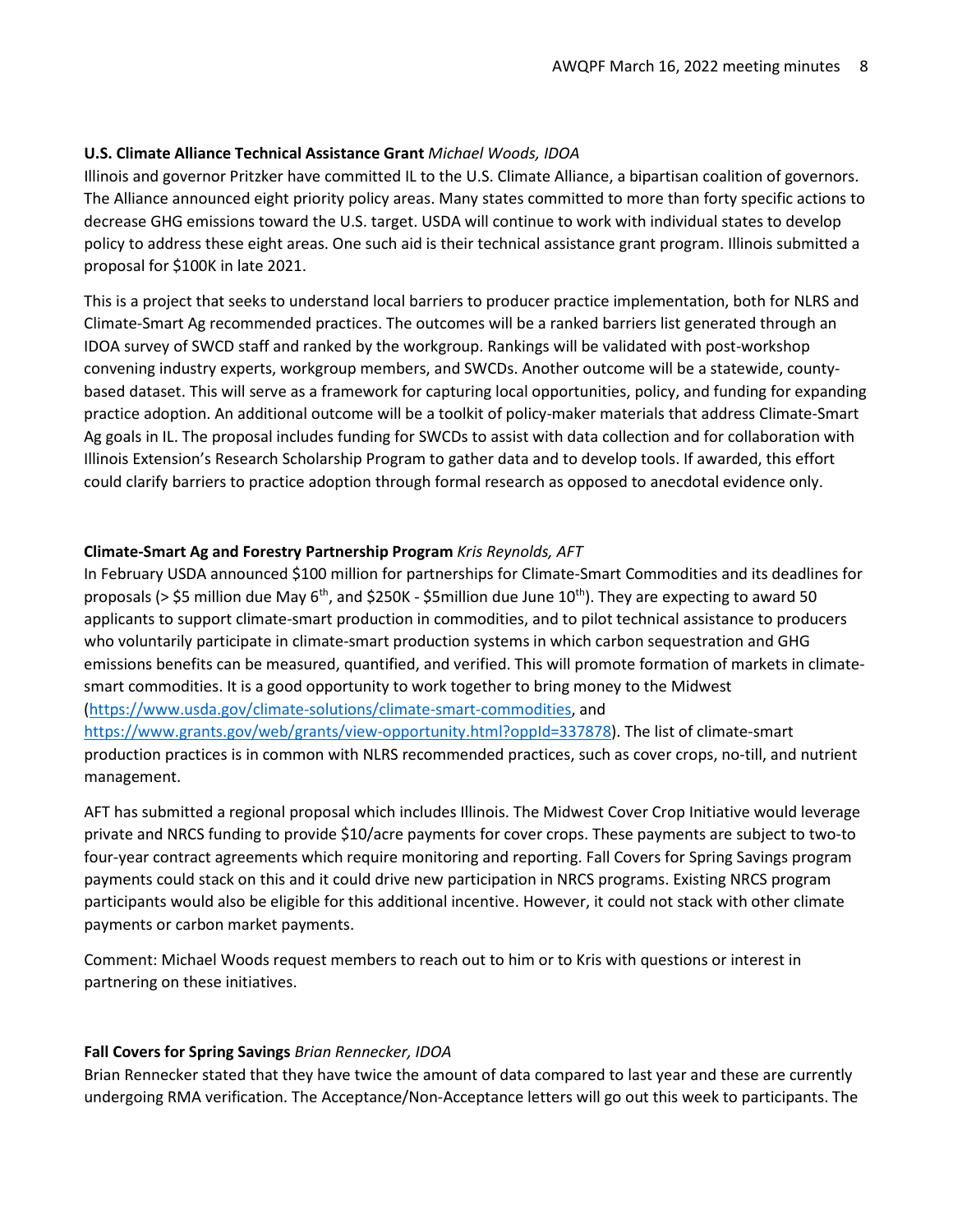10% data verification instructions will go out very soon to the SWCDs since planting season is only about two weeks away in the southern part of the state.

#### **Partner Initiatives**

#### **Spring & Summer Field Days Announcement** *Lauren Lurkins, Illinois Farm Bureau*

Lauren Lurkins stated that IFB's nutrient stewardship grant program offers funds to individual county FBs for outreach and education programming. This work has grown out of NLRS efforts and partnerships and is used in various ways in the awarded counties. This year twelve counties will be hosting field day events across the state, starting this spring and taking place through Labor Day. Details can be found a[t http://www.ilfb.org/FieldDays.](http://www.ilfb.org/FieldDays) Ag retailers will be joining the events, as many retailers have been involved with NLRS efforts and waiting many years for data that supports these field day outreach topics. Lauren requests AWQPF members circulate the information and those planning to attend should RSVP. IFB will produce various types of media communicating details around these events to 74K individual Illinois IFB members.

#### **PACE crop insurance product** *Megan Dwyer, Illinois Corn Growers Association*

Megan Dwyer shared that in Illinois PACE (Post-Application Coverage Endorsement) had started working in 2019 to find a way to encourage more in-season N application through crop insurance options. Data show risk is a large barrier to changing N management to in-season applications. Several partners have been working through the 508(h) process in RMA to create a product as a crop insurance add-on that would help producers manage risk of applying N in-season. Partners on this initiative include ICGA, National CGA, Meridian Institute, and AGree Coalition. Ag Analytics, farmer panels, and U of I research were also utilized to establish an actuarially sound dataset. Country Companies Financial and Crop Risk Services adopted this as product. <https://pacecropinsurance.com/>

A pilot project was RMA-approved in September 2021, and details were announced in January 2022. This year provided only a small window through March 1st for signups in the pilot states. Pilot areas were chosen based on limiting pilot acreage to about 30% of corn acres and overlapping areas that would receive the largest nutrient loss reduction benefits from in-season N application timing. Commercial N products applied during V3- V10 growth stages on non-irrigated acres in this designated geography are eligible for this crop insurance product as an add on to their base coverage. This is like hail insurance in that it is an add on and indemnity payment triggered by weather-related events that keep the producer from making N applications during these growth stages. Farm Doc Daily has interactive tools by state and county to show relationships between premiums and payout rates by location [\(https://farmdocdaily.illinois.edu/2022/01/the-post-application](https://farmdocdaily.illinois.edu/2022/01/the-post-application-coverage-endorsement-pace.html)[coverage-endorsement-pace.html\)](https://farmdocdaily.illinois.edu/2022/01/the-post-application-coverage-endorsement-pace.html).

Megan also provided an example of a coverage scenario and emphasized it that the PACE product is not a yield loss coverage, which is covered by a base insurance policy. It is coverage of assumed risk of not being able to make an N application during specific growth stages. Producer choices to delay N application as a rescue application later than v10 would not be considered eligible. Also, growers are required to submit their total N pre-plan and applied amounts.

In the future they will be focusing on an education campaign to prepare for more enrollment in the 2023 season.

Comment: Megan Baskerville asked whether the producer's total N plan is required to be within MRTN rates to be eligible.